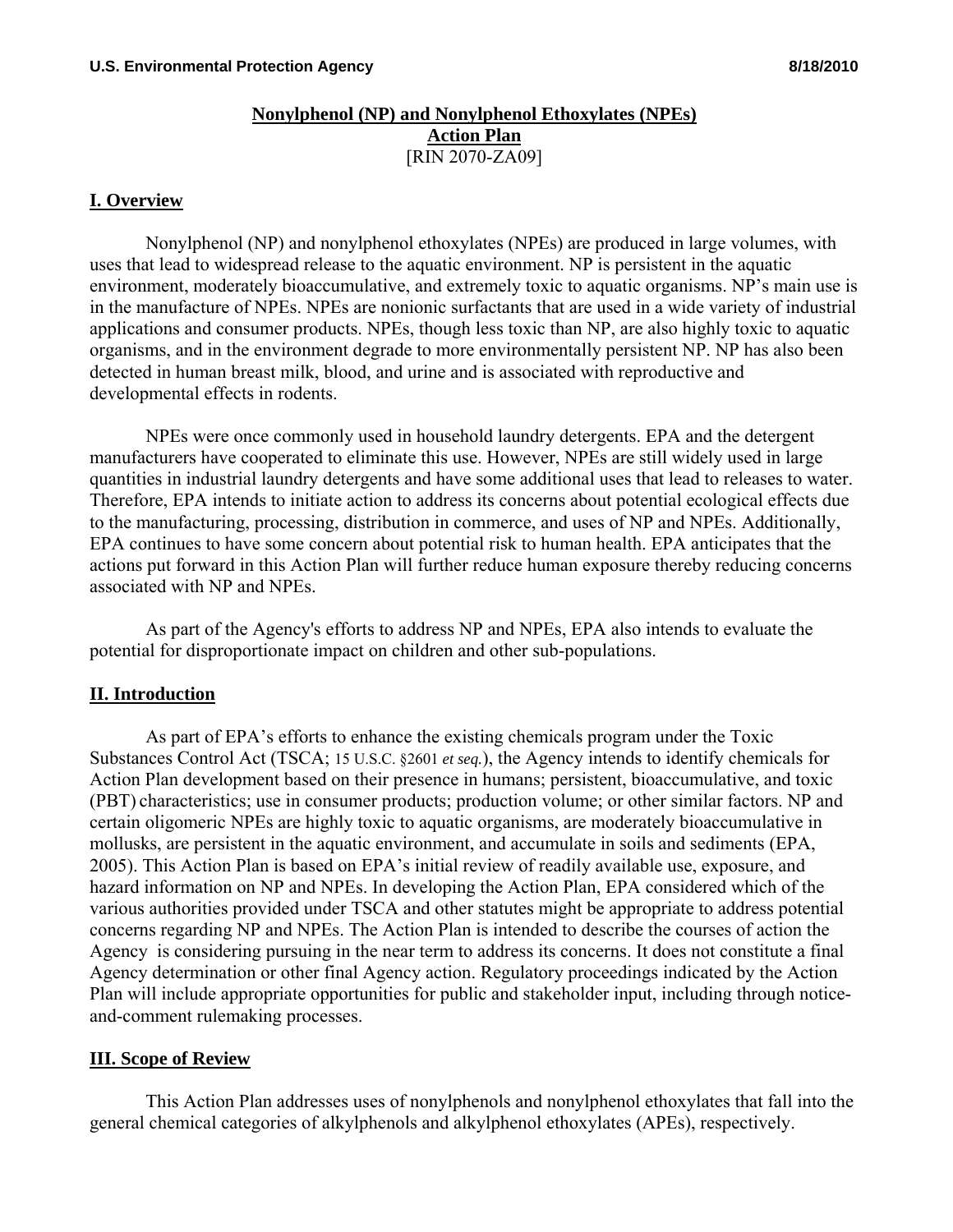Chemical Abstract Service registry names and numbers (CASRNs) routinely used to refer to nonylphenols or nonylphenol ethoxylates may not accurately reflect the identity of those substances. The nine carbon nonyl group may be branched or linear and bind at various locations around the phenol ring ("ortho", "meta" or "para"). Many manufacturers incorrectly use the linear identity when referring to the branched nonylphenol. CASRN 84852-15-3 corresponds to the most widely produced nonylphenol, branched 4-nonylphenol (referred to herein as NP). Note that NP is not a single chemical structure. It is a complex mixture of highly branched nonylphenols, largely mono-substituted in the *para*- position, but with small amounts of *ortho*- and di-substituted nonylphenols. In addition it includes small amounts of branched  $C_8$  and  $C_{10}$  alkyl groups (Seidel 2004a). Much of the literature refers to the linear (or normal-) nonylphenol (CASRN 25152-52-3), often the specific *para*regioisomer (i.e. 4-n-nonylphenol, CASRN 104-40-5). Many, but not all, references are inaccurate about the identity of the substances listed as nonylphenol. This is likely due to inaccurate identities in the source material. A supplier of nonylphenol may use CASRN 104-40-5, signifying 4-nnonylphenol, while actually supplying branched 4-nonylphenol (CASRN 84852-15-3).

 The mono- and di-ethoxy NPEs (NP1EO, NP2EO) do not appear on the TSCA inventory, but are among the degradation products of the polymeric NPEs and may be present with NP in the environment in appreciable concentrations.

## **Production**

## *Nonylphenol*

 U.S. demand for NP (which includes both production and imports less exports) is estimated to be 380 million pounds in 2010 (ICIS, 2007). This is well within the range for the reported production volume (manufactured volume plus imports) reported under the TSCA Inventory Update Rule (IUR) in 2006, which ranged from approximately 100 to 500 million pounds, based on reporting for the most widely produced branched and linear nonylphenol substances (i.e., CASRN 84852-15-3 and CASRN 25154-52-3, respectively).

### *Nonylphenol ethoxylates*

 NPEs are surface active agents (surfactants) that are part of the broader category of surfactants known as alkyphenol ethoxylates (APEs). NPEs represent approximately 80% to 85% of the volume of APEs.

 U.S. demand for all surfactants in 2007 was 7.5 billion pounds (Rust and Wildes, 2008). U.S. and Canadian consumption of NPE surfactants has been estimated between 300 and 400 million pounds per year (EPA, 2008). In a study by ToxEcology in 2002, NPE surfactant consumption in Canada was estimated at approximately 29 million pounds. It is not clear if this estimate includes soap, so it may be an underestimate of total surfactant consumption by Canada. However, if Canadian consumption of NPEs is approximately 29 million pounds, then U.S. consumption of NPEs would range from approximately 270 to 370 million pounds.

### **IV. Uses and Substitutes Summary**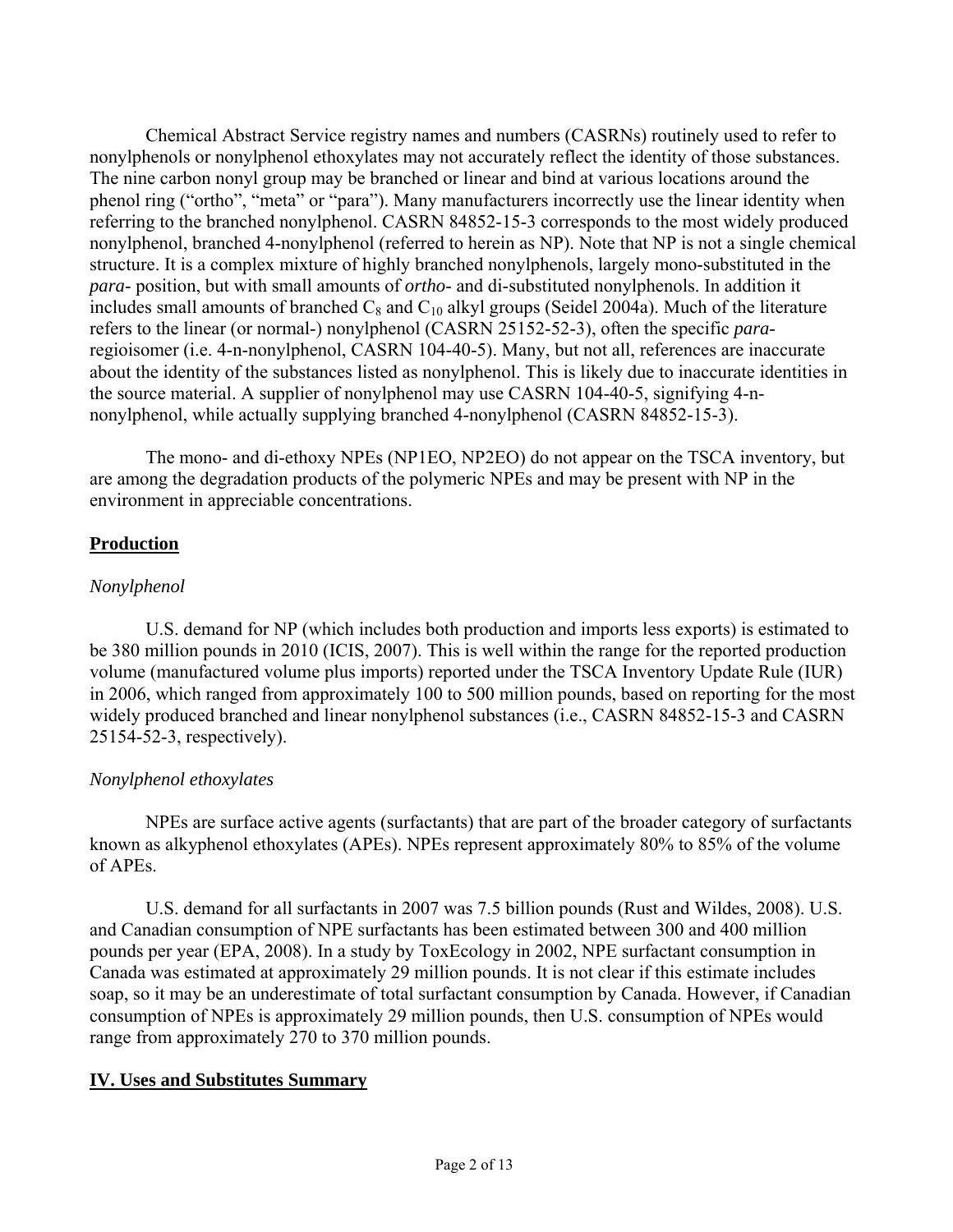The primary use of NP is as an intermediate in the manufacture of NPEs. NPEs are manufactured by reacting NP with ethylene oxide (EO) under basic conditions. The degree of ethoxylation depends on the molar ratio of NP to EO. All degrees of ethoxylation may be manufactured under the CASRN for the poly-ethoxylates (formally poly(oxy-1,2-ethanediyl),  $\alpha$ -(4nonylphenyl)-ω-hydroxy-, branched, CASRN 127087-87-0), as long as they are synthesized via polymerization reaction between NP and EO.

 NP may also be reacted to form tris(4-nonyl-phenyl) phosphite (TNPP, CASRN 26523-78-4) an antioxidant used to protect polymers such as rubber, vinyl, polyolefins, and polystyrenics (Seidel 2004a). TNPP is also used as a stabilizer in plastic food packaging. Although it does contain residual NP, TNPP has been approved for this use by the Food and Drug Administration (FDA). FDA also lists NP as an indirect food contact substance (Vazquez-Duhalt, et al., 2005). Barium and calcium salts of NP are used as heat stabilizers for poly vinyl chloride (PVC) (Seidel 2004a). NP is also used as a catalytic diluent in epoxy resins (Seidel 2004a).

 Surfactants are generally categorized based upon their electric charge in water. Categories of surfactants include anionic (negative), nonionic (no charge), cationic (positive), and amphoteric (positive and negative). NPEs are part of the nonionic category. Non-ionic surfactants, including NPEs, are used in a wide variety of applications including detergents, cleaners, degreasers, dry cleaning aids, petroleum dispersants, emulsifiers, wetting agents, adhesives, agrochemicals, including indoor pesticides, cosmetics, paper and textile processing formulations, prewash spotters, metalworking fluids, oilfield chemicals, paints and coatings, and dust control agents. NPEs are hydrophilic ("water-attracting") at one end of the molecule and hydrophobic ("water-avoiding") at the opposite end. The hydrophilic "head" attracts water and the hydrophobic "tail" attracts poorly soluble substances, such as oils and greases. This ability to simultaneously attract water and hydrophobic substances makes NPEs useful in the surfactant applications listed above, accounting for nearly 80% of consumption. Additional uses include: 1) phosphate antioxidants for rubber and plastics; and 2) miscellaneous uses, including lube oil additives. These uses each account for another 10% of total consumption (ICIS, 2007).

#### *Alternatives to NPEs*

 There is enormous variability in the structure of non-ionic surfactants. Most non-ionic surfactants rely on polyethoxylation to provide the hydrophilic moiety. Others rely on glycerol (glycerin), glucosides, or other sugars, either as monosaccharides (e.g. sorbitol) or disaccharides (e.g. sucrose) (Seidel 2004c). The simplest substitution for NPEs is to use other APEs. NPEs are just one of many APEs available commercially, and other APEs are used for many of the same commercial purposes as emulsifiers, dispersants, and surfactants. The main alternatives for NPEs also include alcohol ethoxylates, both linear and branched, and glucose-based carbohydrate derivatives such as alkylpolyglucoside, glucamides, and glucamine oxides. Some surfactants may substitute for specific applications only, for instance, silicon surfactants are used in production of polyurethane foam while napthalene condensates are used in photofinishing solutions. In other cases, NPE can be replaced with a surfactant blend of alternative nonionics or a blend that include anionic or amphoteric surfactants. Market acceptance of these alternatives depends on a number of factors including cost and performance in the intended use. Many of these alternatives are less persistent and break down to chemicals which are less toxic than NP and may be deemed safer substitutes for NPEs by EPA (EPA 2010a).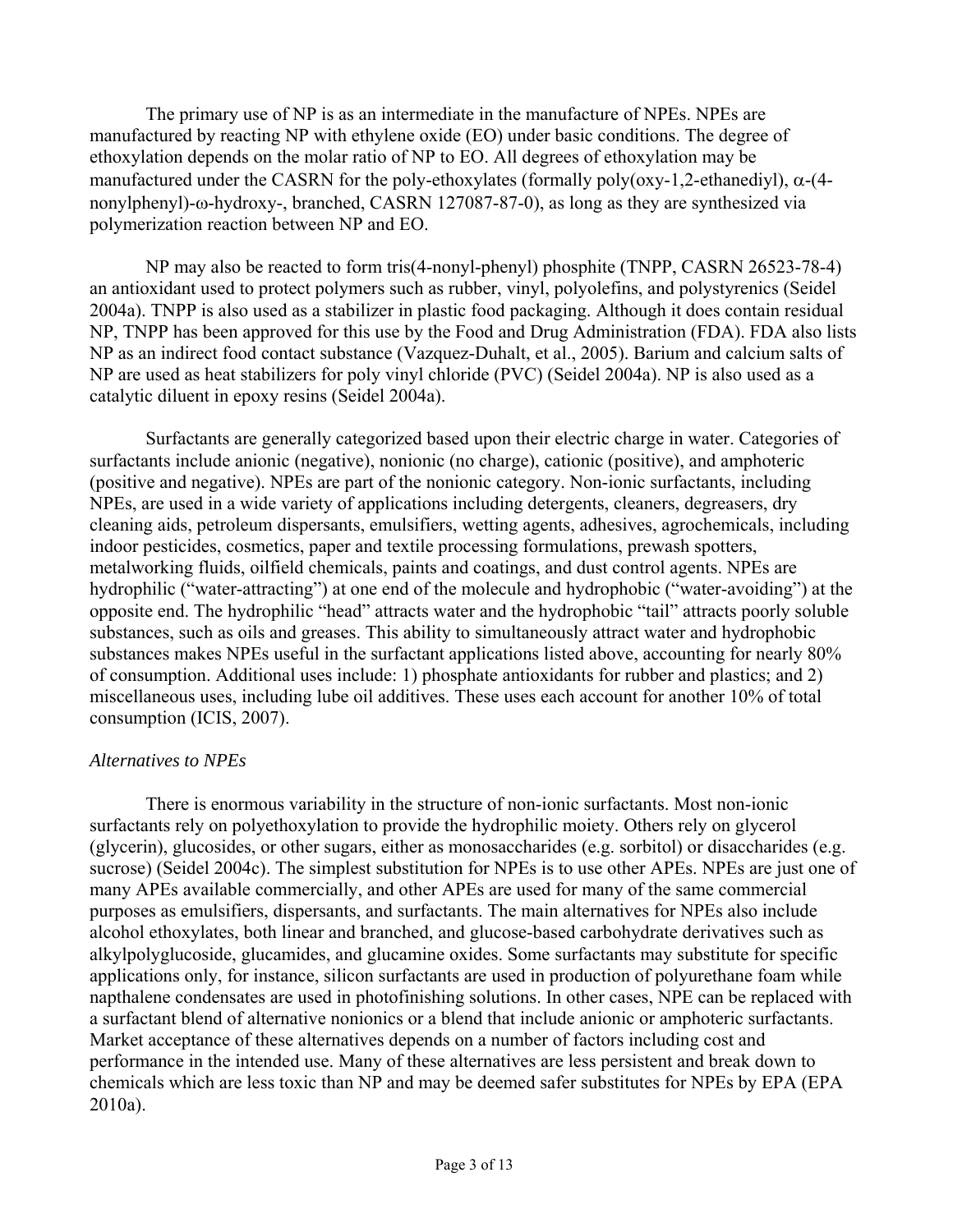#### **V. Hazard Identification Summary**

 The Office of Pollution Prevention and Toxics (OPPT) assessed the human health and environmental effects hazards of NP, specifically CASRN 84852-15-3, which is branched, parasubstituted NP (branched 4-nonylphenol), as part of its Hazard Characterization (HC) of 18 alklyphenols ([http://www.epa.gov/chemrtk/hpvis/hazchar/Category\\_Alkylphenols\\_Sept2009.pdf](http://www.epa.gov/chemrtk/hpvis/hazchar/Category_Alkylphenols_Sept2009.pdf)) (EPA, 2009c). This CASRN is one of two nonylphenol CASRNs included in this Action Plan. The other CASRN, 25154-52-3, is for straight chain nonylphenol. Since very little straight chain nonylphenol is produced, OPPT's HC coverage of CASRN 84852-15-3 (and not of CASRN 25154- 52-3) is used here. OPPT has evaluated the metabolism of NPEs in mammals and has concluded that they are metabolized to NP (EPA, 2007; EPA, 2010b).

### *Human Health Effects*

 The following discussion on human health effects is based on information contained in OPPT's HC of 18 alkylphenols (EPA, 2009c). NP's acute (oral and dermal) toxicity is low. NP is highly irritating and corrosive to the skin and eye, but does not have significant skin sensitizing potential. NOAELs (No Observed Adverse Effect Levels) and LOAELs (Lowest Observed Adverse Effect Levels) for systemic toxicity (based on body weight or body weight gain) in repeat dose rat oral toxicity studies range from 13 to 100 mg/kg-bw/day and from 43 to 400 mg/kg-bw/day, respectively. NOAELs and LOAELs in rat for reproductive toxicity (based on decreases in epididymal sperm density or testicular sperm head counts, increases in estrous cycle length, and decreases in ovarian weights) range from 13 to19 mg/kg-bw/day, and from 43 to 64 mg/kg-bw/day, respectively. Developmental rat NOAELs and LOAELs for offspring (based on accelerated vaginal opening in pups) range approximately from 13 to 19 mg/kg-bw/day and from 43 to 64 mg/kg-bw/day, respectively. Developmental NOAELs and LOAELs for rat maternal toxicity (based on decreased terminal body weights) range from 13 to 19 mg/kg-bw/day and from 43 to 64 mg/kg-bw/day, respectively. NP is not mutagenic in the Ames assay, *in vitro* chromosomal aberration assay, or *in vivo* micronucleus assay. There are no data on its carcinogenic potential.

#### *Environmental Effects*

### Aquatic Toxicity:

 The available acute and chronic toxicity data of NP to aquatic organisms indicates NP is highly toxic to fish, aquatic invertebrates, and aquatic plants. The 28-day no observed effect concentration (NOEC) of CASRN 84852-15-3 for fish ranges from 0.05 to 0.07 mg/L and the 28-day lowest observed effect concentration (LOEC) ranges from 0.12 to 0.19 mg/L. A 33-day NOEC for fish is 0.007 mg/L and the 33-day LOEC is 0.014 mg/L. The 21-day NOEC for aquatic invertebrates ranges from 0.10 to 0.24 mg/L (EU, 2002; Canada, 2002; EPA, 2005).

 For NPEs, toxicity to aquatic organisms tends to decrease with increasing degree of ethoxylation. For example, acute toxicity to killifish was 1.4 mg/L, 3 mg/L, 5.4 mg/L, 12 mg/L and 110 mg/L for NP, NP1EO (i.e., NPE with one ethoxylate group), NP6.4EO (i.e., NPE mixture with an average of 6.4 ethoxylate groups), NP9EO and NP16.6EO, respectively (Canada, 2002). Environment Canada, based on a comprehensive analysis of available toxicity data for NP and NPEs, developed Toxic Equivalency Factors (TEFs) for NP and NPEs, as follows: NP =1; NP1EO and NP2EO =0.5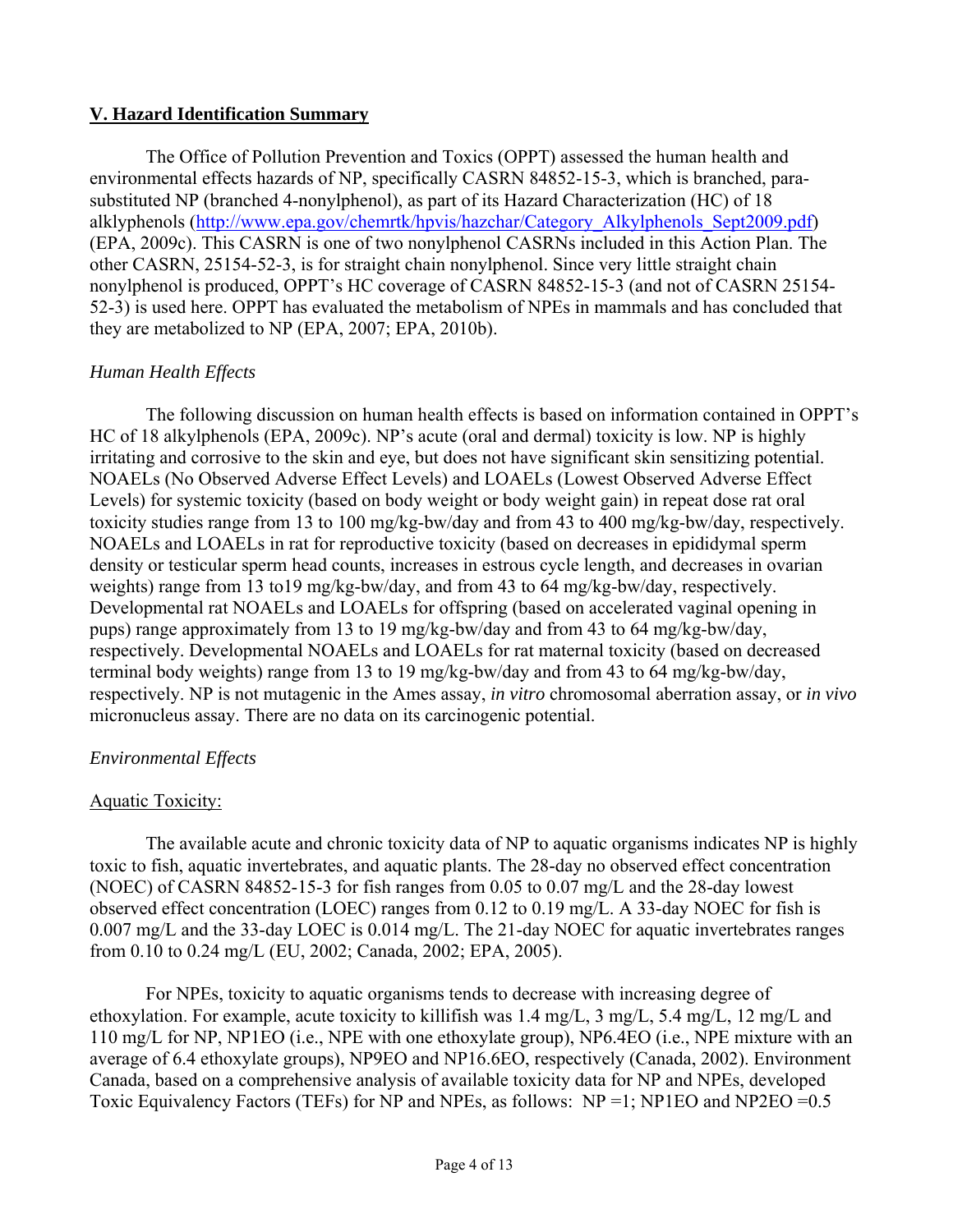(i.e., half as toxic as NP); NP3EO to NP8EO also = 0.5 (a conservative estimate because of inadequate data); NP9EO and greater  $= 0.005$  (i.e., 100 times less toxic than NP) (Canada 2002).

### Bioconcentration Factor (BCF):

 The measured BCF for fish is low, ranging from 87 to 344. However, the BCF for mussel ranges from 14 (low) to 3,400 (moderate) (EPA, 1996).

## **VI. Physical-Chemical Properties and Fate Characterization Summary**

 NP is a clear to pale yellow viscous liquid at room temperature with moderate water solubility and moderate vapor pressure (Ahel and Geiger, 1993; EU, 2002; Seidel, 2004b). NP has moderate volatility, and, while air concentrations of NP are generally expected to be low (EU, 2002), research has shown that in some locations there may be water-to-air volatilization that results in significant atmospheric concentrations of NP substances (Canada, 2002). In the atmosphere, NP will be degraded rapidly by hydroxyl radicals and is not expected to be persistent in air (EPA, 2009). NP is primarily found in the environment as a degradation product of NPEs. NPEs are released most often to sewage treatment plants, and are degraded to shorter-chain NPEs, including NP1EO and NP2EO in active sewage sludge; these short-chain NPEs are then further degraded to NP (EPA, 2005). NP is expected to adsorb strongly to soils and sediments. In sewage treatment plants, NP is expected to partition to sludge, and when released to the aquatic environment, is expected to partition mainly between water and sediment (EPA, 2005; Canada, 2002). In the surface layer of natural waters, NP can be photolyzed with a half-life of 10-15 hours (Canada, 2002). NP and NPEs that are present in natural waters or landfills may also potentially leach into groundwater (Canada, 2002). NP undergoes biodegradation, but not readily, and is considered persistent in the aquatic environment (Canada, 2002). NP also exhibits moderate bioaccumulation potential in aquatic organisms (Canada, 2002; EPA 2005).

 NPEs are clear to light orange oily liquids or waxy solids, and are considered to be chemically stable and unreactive (SEPA, 2010). NPEs show a gradual, linear increase in water solubility with greater degree of ethoxylation (for example the reported water solubility of NP5EO is 9.48 mg/L; of NP12EO, 42.5 mg/L) (Ahel and Giger 1993; Brix et al. 2001). There are conflicting reports in the literature on the biodegradability of NP and NPEs. They are not readily biodegradable using standard tests, but are inherently biodegradable (Canada, 2002; EU, 2002). After a period of acclimation, NPEs, in sewage sludge or the natural environment, can undergo biodegradation to shorter-chain NPEs involving stepwise loss of ethoxy groups to lower NPE congeners (Maguire, 1999). In the environment the long-chain NPEs biodegrade relatively quickly to short-chain NPEs and NP, which are much more resistant to further degradation (Canada, 2002; EU, 2002). When in water, NPEs can also undergo photo-induced degradation (Canada, 2002).

# **VII. Exposure Characterization Summary**

### *Releases*

 NPs and NPEs are not listed in the Toxic Release Inventory (TRI). No readily available, quantitative release data in the U.S. were found for NPs and NPEs. Based on information from the European Union (EU) and Canada (EU, 2002 and Environment Canada, 1999), there are environmental releases of NPs and NPEs to water during their manufacture and uses including: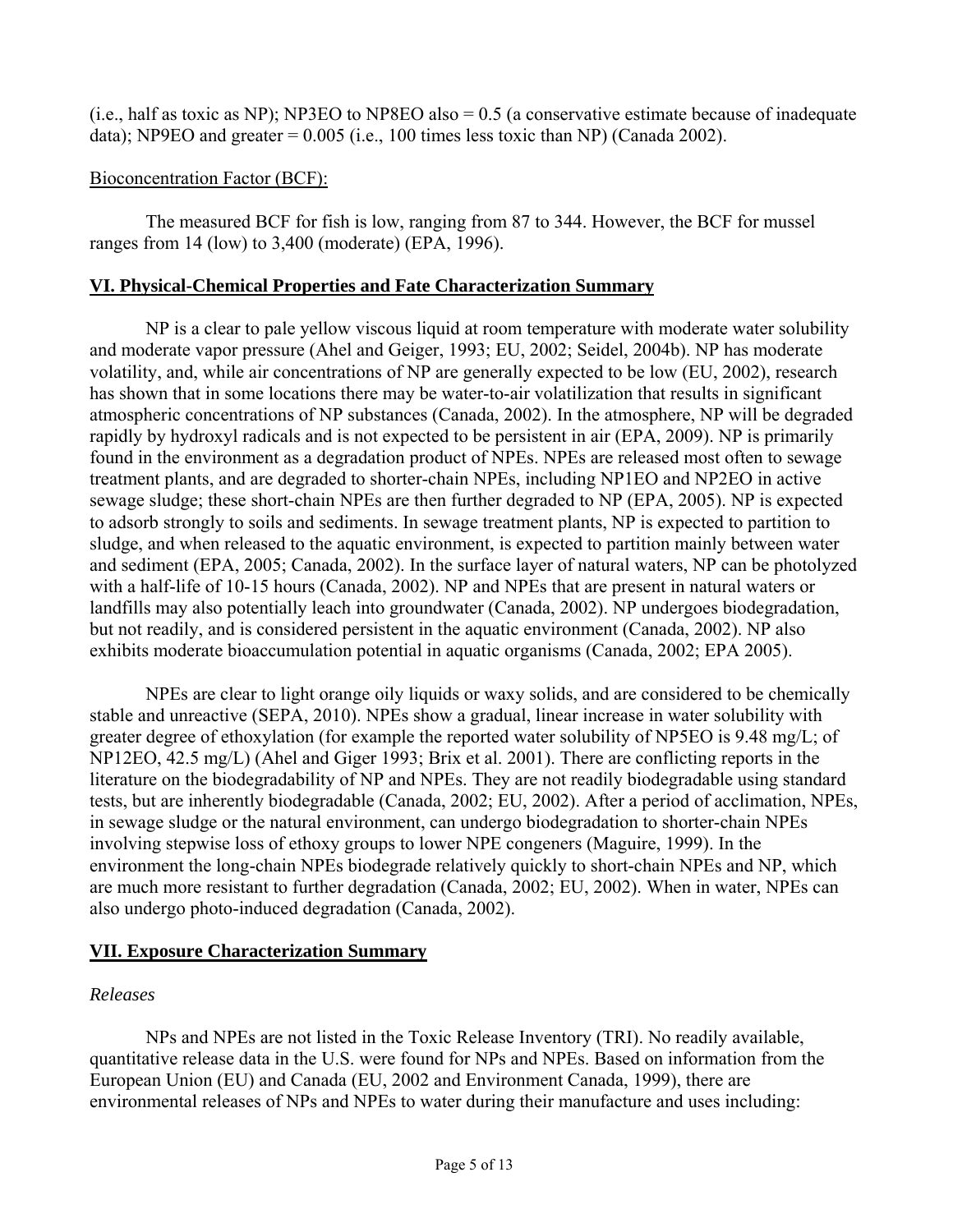*Release of NP* 

- during production of NPEs
- during production of nonylphenol/formaldehyde
- during production of epoxy resins
- during production of plastic

*Release of NP and NP*

- in industrial and institutional cleaning products
- during agricultural use

*Release of NPEs*

- from emulsion polymerization processes
- in textiles processes including wool scouring
- from paper processes
- from printed circuit boards manufacturing processes
- from metal extraction, refining and processing industry
- during paints, lacquers and varnishes manufacturing processes
- from use in deicer formulations

#### *Human Exposure*

 There are no U.S. Occupational Health and Safety Administration (OSHA) Permissible Exposure Limits (PELs) or National Institute for Occupational Safety and Health (NIOSH) Recommended Exposure Limits (RELs) for NP or NPEs. No readily available, quantitative occupational exposure monitoring data in the U.S. were found for NP and NPEs.

 Based on IUR data, the total number of workers reasonably likely to be exposed to NP or NPEs during manufacturing and industrial processing and use may be 1,000 or greater. There may be additional potentially exposed industrial workers who are not included in this estimate. This estimate also does not include potentially exposed commercial workers, such as employees of laundries or cleaning services, since the IUR does not collect such data.

 The National Occupational Exposure Survey (NOES), conducted from 1981 to 1983, estimated 306, 211 workers were potentially exposed to NPs and 1,961,225 workers were potentially exposed to NPEs. The Survey lists the linear isomer, but EPA believes the branched isomer is more accurate.

 The following exposure information is based on information obtained from the EU (EU, 2002). It is not known if the processes and associated exposures in the U.S. would be similar to those in the European countries.

 The EU Risk Assessment indicated the manufacturing and use of NP as a chemical intermediate is carried out in closed systems. Occupational exposure may occur during sampling, maintenance and product filling to drums and tankers (EC, 2002). Occupational exposure was estimated at about  $0.9 \text{ mg/m}^3$  (8-hour TWA) for both production and use of NP (EC, 2002).

 During the manufacture of specialty paints, the EU identified two activities where potential exposure to NP may occur: during loading of the NP into the solvent, and during coupling and uncoupling of the pipe work during product loading into tins. The inhalation exposure was estimated to be  $0.091$  mg/m<sup>3</sup> (8-hour TWA), and the dermal exposure was estimated to be from 0 to 0.1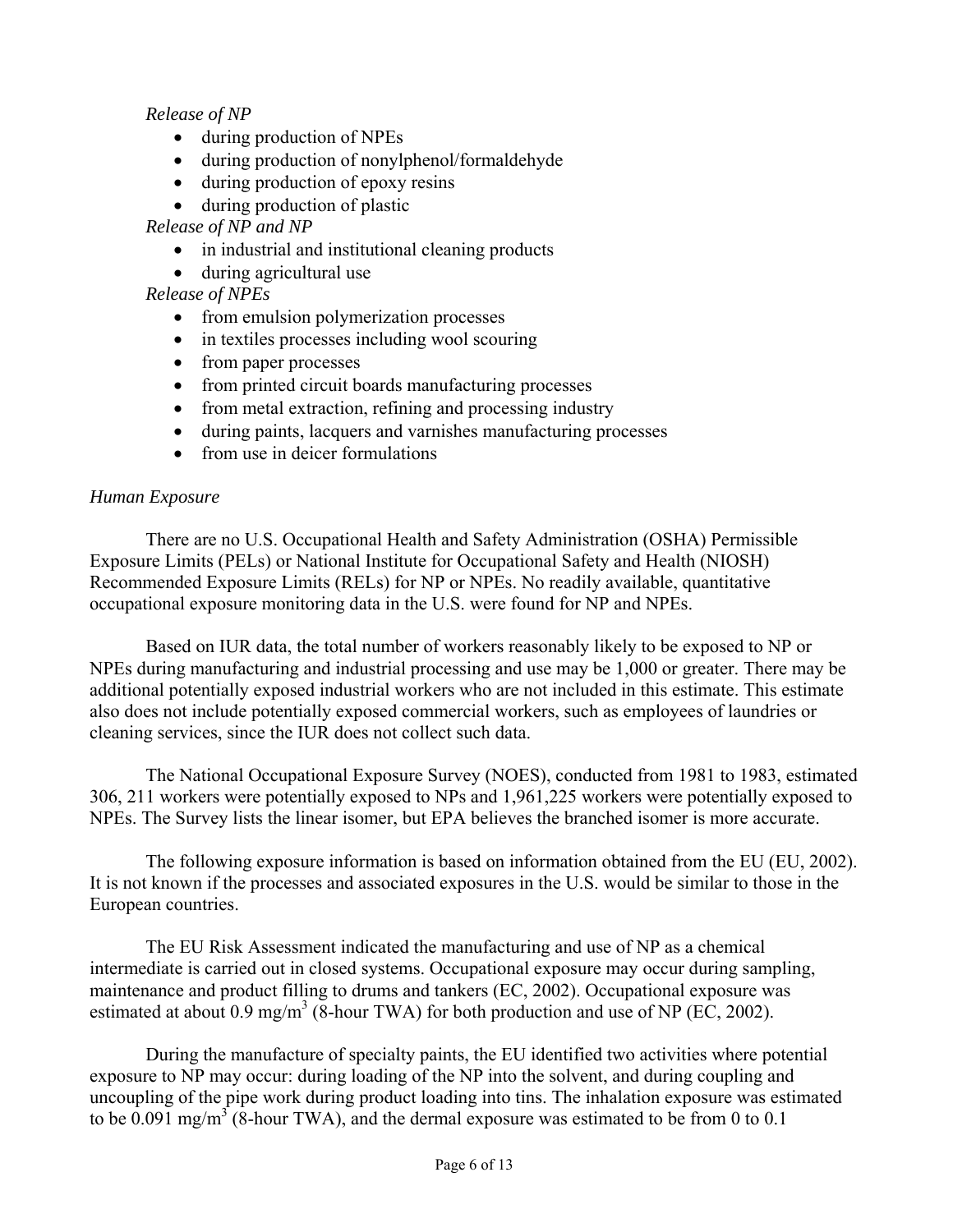$mg/cm<sup>2</sup>/day$ . During the use of these paints, the EU identified two exposure points: mixing of the paint, and spray application. Dermal exposure during mixing was estimated to range from 0.01 to 0.24  $\text{mg/cm}^2/\text{day}$ , and inhalation exposure during spraying was estimated to be 9.1 mg/m<sup>3</sup> (8-hour TWA) (EC, 2002).

 No quantitative worker exposure data were found during the production of epoxy resins using NP. However, NP is blended directly into the hardening component of the epoxy resin and filled into tubes for use (EC, 2002), indicating potential exposures may occur from adding the NP to the mixer.

 No readily available quantitative information on exposure to NP or NPEs were found for use of NP in the manufacturing of NPEs or the processing or uses of NPEs in industrial and institutional cleaning products, emulsion polymerization, textiles, pulp and paper, electrical and electronic products, metal extraction, refining and processing industry or lacquers and varnishes industry.

 General population exposure to NP (either directly or as a metabolite of NPE) has been confirmed by biomonitoring data from breast milk (Ademollo et al., 2008), umbilical cord blood (Chen et al., 2008) and urine (Calafet et al., 2008). The maximum level of NP found in the breast milk was 56.3 μg/L, leading to an estimated maximum dose for an infant of 3.9 μg /kg/day (Ademollo et al., 2008). Exposure is a result of the presence of NP and NPEs in detergents, cleaners, agricultural and indoor pesticides, food packaging and cosmetics. These are potentially products of concern for women and children. For example, small children crawling on floors would be exposed to NPEs and NP in floor and carpet cleaners.

 Estimates of human exposure are available for several of these sources. These include exposures from: diet  $0.1 \mu g/kg/day$  from a reported 7.5  $\mu g/day$  with the conversion done for a 70 kg person (Guenther et al. 2002); hair dye 0.1  $\mu$ g/kg/day; food containers 2  $\mu$ g/kg/day; and indoor pesticides  $0.35 \mu$ g/kg/day (EU, 2002). The EU report also estimates NP exposure due to environmental sources to be 5  $\mu$ g/kg/day, with 70% – 80 % of this due to fish and shellfish consumption (EU 2002). A biomonitoring study of breast milk also found a positive correlation between seafood consumption and levels of NP (Ademollo et al., 2008). Significant exposure could also result from hard surface cleaners and their residue. The largest estimated exposure (4.4 mg/kg/day) was due to living near a textile factory that used NP and NPEs (EU, 2002). The appropriate exposure factors for drinking water ingestion of water across all ages ranges from a mean of 0.926 L/day to the 95<sup>th</sup> percentile factor of 2.544 L/day (EPA, 2009). If the measured value of  $1 \mu g/L$  (EPA, 2001) for alkylphenols in drinking water is combined with the mean drinking water estimate of 0.926 L/day; the result is an estimated exposure of 0.01  $\mu$ g/kg/day. Based on this analysis, EPA believes that drinking water should not be the main source of exposure, a view shared by other sources (EU, 2002; Soares et al. 2008).

#### *Environmental Exposure*

 Ecological receptors have the potential for significant exposure to NP and NPE for two reasons: 1) facilities that manufacture products containing NP or NPEs are discharging them into surface waters (Ellis et al., 1982); and 2) NP and NPEs tend to partition to sediments and accumulate (Naylor et al., 1992). Both freshwater and saltwater invertebrates, plants and fish are sensitive to this category of chemicals and have demonstrated toxicity to it in varying degrees. EPA's Office of Water has derived freshwater and saltwater water quality criteria (WQC) for NP. The acute and chronic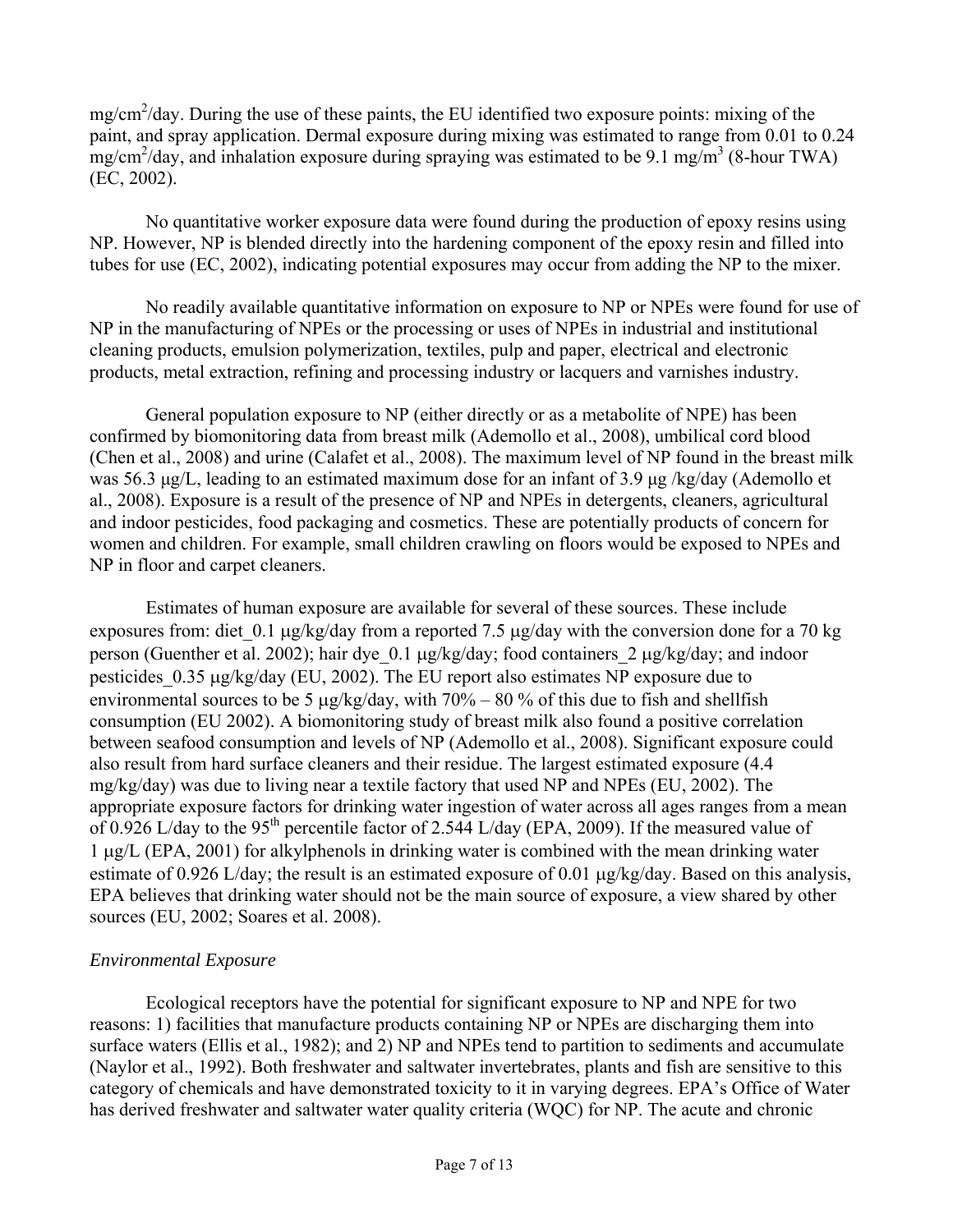WQC for freshwater species are 28 μg/L and 6.6 μg/L, respectively. The acute and chronic WQC for saltwater species are 7 μg/L and 1.7 μg/L, respectively (USEPA, 2005). A range of surface water and sediment levels of NP and NPEs have been measured in US waters. APEs are widely used as industrial laundry detergents and frequently found in wastewater and sewage treatment plant effluents (Ying et al. 2002). Surface waters near 11 different industrial discharges ranged in concentration of NP from 2 to 1617 μg/L (Shackelford et al., 1983). Surface water and sediments measured in the Great Lakes contained NP concentrations from 0.01 to 0.92 μg/L for water and 37 μg/g to 300 μg/g for sediments (Bennett et al., 1997). Surface water samples collected along the Ohio River measured for total NPEs ranged from 0.13 to 1.0 μg/L for water, from 250 to 1020 μg/g for sediments, and from 32 to 920 μg/g for carp, a bottom dwelling fish (Rice et al., 2003). Some of the measured surface water concentrations particularly those near industrial discharges exceed the WQC for freshwater species living in the water column. NP and NPEs in the freshwater and saltwater ecosystems have the potential for ecological effects on all trophic levels of aquatic species exposed to them (USEPA, 2005).

# **VIII. Risk Management Considerations**

### *General Considerations*

 EPA has identified a number of issues that it has taken into consideration in the development of an Action Plan for NP and NPEs:

- 1) NP and the short-chain NPEs (NP1EO and NP2EO) are persistent, moderately bioaccumulative, and extremely toxic to aquatic organisms. EPA has established water quality criteria for NP of 6.6  $\mu$ g/L for acute exposures and 1.7  $\mu$ g/L for chronic exposures; Environment Canada has also established a concern level for NP (and NPEs, as expressed in NP Toxic Equivalency (TEQ) units) of 0.7 µg/L for indefinitely chronic exposures (EPA, 2005, Canada, 2002). The long-chain NPEs, while less "PBT", are also highly toxic and degrade to the more toxic and persistent short forms of NPEs and NP in the environment. Internationally, Canada and the EU have acted to regulate NP and NPEs, and the United Nations Environment Programme (UNEP, 2003) has identified NP as a chemical of global concern in its Regionally-based Assessment of Persistent Toxic Substances (http://www.chem.unep.ch/pts/gr/Global\_Report.pdf ).
- 2) NPEs are generally sold as mixtures; substances represented by CASRNs under the IUR cover a broad spectrum of these substances. There appear to be possible reporting inaccuracies regarding what is actually manufactured. Original TSCA inventory substances identified as straight-chain substances have often been found to be branched-chain forms. PMN submissions for straight-chain NPEs have also been found to be branched and are corrected during the PMN review process.
- 3) NPEs frequently contain a mixture of substances with C6 to C12 (hexyl to dodecyl) alkylphenol ethoxylates; these "APEs" could also be sold as easily manufactured substitutes for NPEs. These substances are anticipated to have similar properties as NPEs. EPA notes, however, that for many uses of NPEs, safer substitutes are available and use of these substitute chemicals should be encouraged.
- 4) It appears that a large proportion of use and subsequent environmental release is associated with industrial laundries; however, more analysis is needed to understand other TSCA (and non-TSCA) uses and releases.
- 5) EPA's Office of Pesticide Programs (OPP) also conducted an assessment of NPEs (EPA, 2010b). OPPT and OPP have worked together to ensure that the toxicological conclusions in both documents are consistent.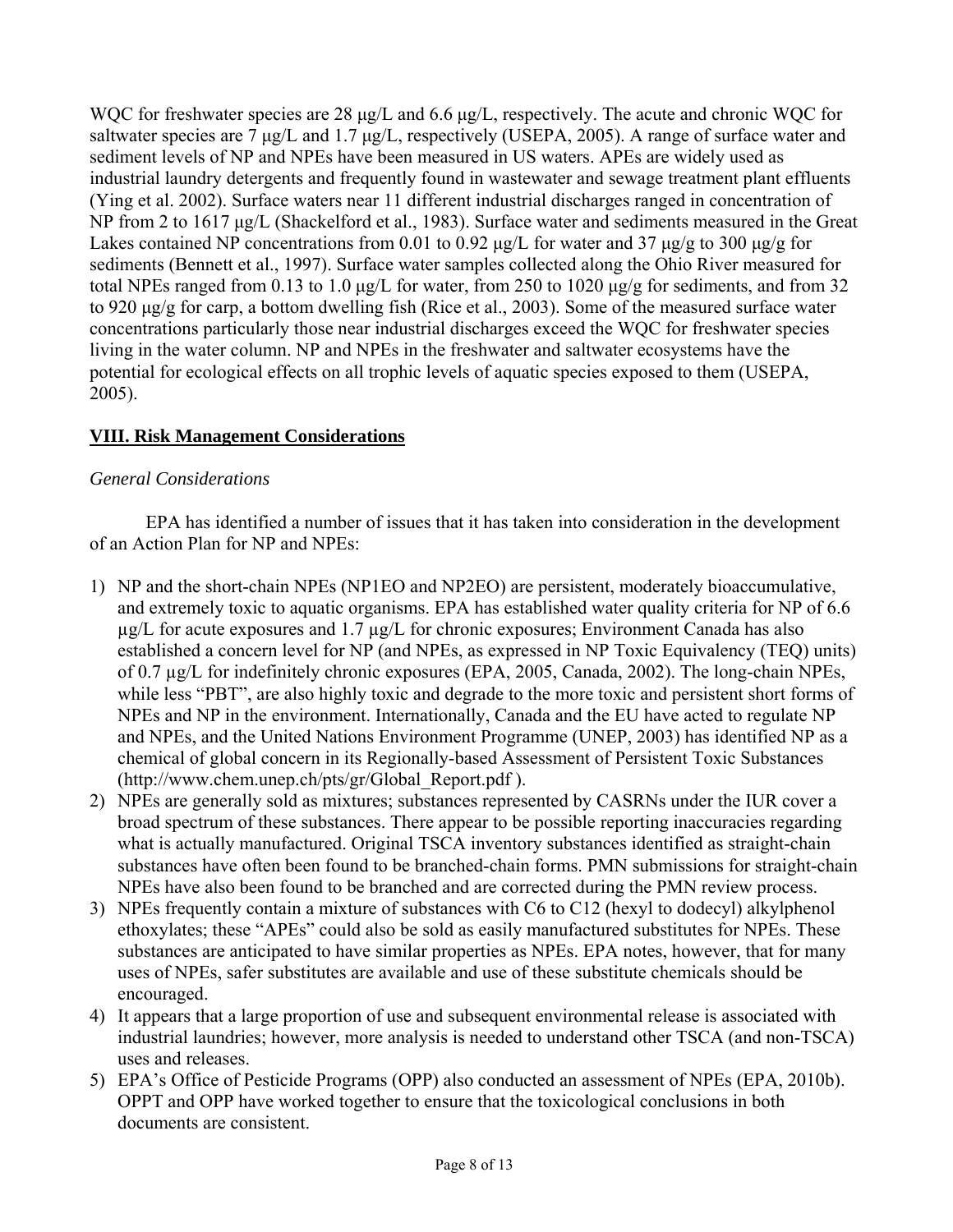#### *Potential Impacts on Children*

 There are potential children's health concerns related to NP and NPEs. NP exposure over several generations has been observed to cause slight changes in the estrous cycle length, timing of vaginal opening, ovarian weight, and sperm/spermatid count in laboratory animals (EU, 2002). NP exposure over several generations has been observed to cause slight but statistically significant changes in the estrous cycle length, timing of vaginal opening, ovarian weight, and sperm/spermatid count in laboratory animals beginning in 30-100 mg/kg/d dose groups (EU, 2002; Chapin et al., 1999). These findings are consistent with the observation that NP has estrogenic activity (EU, 2002), but a mode of action analysis has not been conducted. Data on children's exposure are limited, though children may have greater exposure to NP and NPEs because they consume more food, drink more water, and breathe more air per pound than adults. While biomonitoring data are also limited, a recent Italian study found maximum exposures from human breast milk of 3.9 μg /kg/day (Ademollo, 2008).

### **IX. Next Steps**

 In conducting this review of NP and NPEs, EPA considered a number of potential risk management actions, including regulatory actions under TSCA sections 4 and 5, requiring reporting under the Emergency Planning and Community Right-to-Know Act (EPCRA) section 313, and voluntary actions through such programs as Design for the Environment (DfE).

 Based on its screening-level review of hazard and exposure information, EPA intends to initiate actions to protect the environment from exposure to NP and NPEs due to manufacture (including import) use, or disposal of commercial NP and NPEs. In addition, as part of the Agency's efforts to address these chemical substances, EPA also intends to evaluate the potential for disproportionate impact of exposure to NP and NPEs on children and other sub-populations.

 On the basis of existing information, the Agency believes that the following actions would be warranted:

- 1. Supporting and encouraging the voluntary phase out of the use of NPEs in industrial laundry detergents.
	- a. In discussions with EPA, the Textile Rental Services Association of America (TRSA), whose members represent a large majority of the industrial launderers in the U.S., agreed to expedite a phase out of the use of NPEs in industrial laundry detergents. The phase out, which has already begun, would end the use of NPEs in industrial laundry detergents by 2013 (for liquid detergents) and 2014 (for powder detergents).
	- b. The phase-out of detergents in industrial laundry detergents and other products will also be coordinated with EPA's DfE Safer Detergents Stewardship Initiative (SDSI) program which has had great success in obtaining public commitment by consumer product manufacturers to end the use of NPEs in household laundry detergents. EPA intends to encourage any industrial launderers who are not members of TRSA to also join this effort.
- 2. Initiating rulemaking to simultaneously propose a TSCA significant new use rule (SNUR) and a test rule for NP and NPEs.
	- a. The proposed SNUR would propose to designate use of NPEs in detergents and cleaning products as a significant new use, which would require submission of a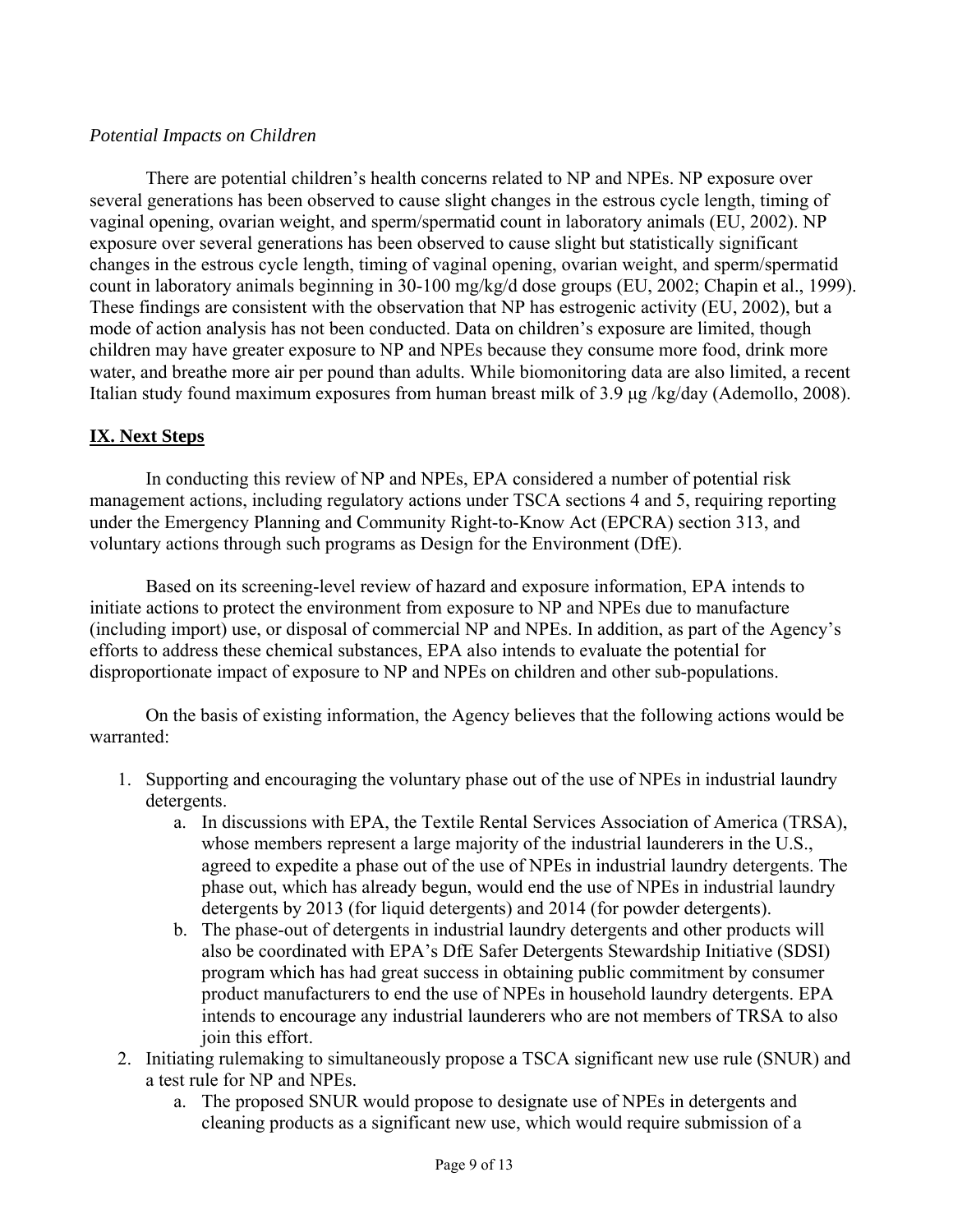significant new use notice (SNUN) to EPA at least 90 days before beginning that use. This gives EPA the opportunity to take regulatory action if appropriate. EPA plans to publish the proposed SNUR at the end of 2011; with the effective date of the final SNUR timed to coincide with the anticipated completion of the phase-out of NPEs in industrial laundry detergents.

- b. The proposed test rule under section 4 of TSCA would propose to require development of the information necessary to determine the effects that NPEs and NP may have on human health or the environment. EPA has already issued an advance notice of proposed rulemaking (ANPRM) for NPEs and NP (published June 17, 2009). However, EPA intends to evaluate how releases and exposures are mitigated through the phaseout action and would finalize any proposed testing actions accordingly.
- c. EPA also intends to evaluate the utility of issuing a SNUR for the straight-chain NPEs that EPA believes are no longer being manufactured. Many commercial NPEs are identified as linear nonyl isomer, but EPA believes that these may be misidentified branched forms. In part, the intent of the SNUR would be to eliminate discrepancies on the TSCA inventory and improve accuracy in reporting under the IUR.
- d. In addition, EPA will consider SNURs for additional uses, depending on the results of an ongoing use and exposure analysis.
- 3. Consider initiating rulemaking under TSCA Section 5(b)(4) of TSCA to add NP and NPEs to the list of chemicals that present or may present an unreasonable risk of injury to health or the environment. EPA plans to publish a notice of proposed rulemaking by the end of 2011.
- 4. Initiating rulemaking in late 2011 to add NP and NPEs to the TRI list. At present, neither NP nor NPEs are on this EPCRA section 313 list of toxic chemicals.
- 5. Supporting and encouraging the elimination of other uses of NP and NPEs, followed by regulatory actions as necessary.
	- a. EPA intends to encourage the manufacturers of all NPE-containing direct-release products (e.g., firefighting gels and foams, dust-control agents and deicers) to move to NPE-free formulations. As TRSA implements its phase-out commitment through SDSI, it will provide an example for other product sectors to follow, especially those with "direct releases" to the environment. The DfE-sponsored CleanGredients database offers a source of ready alternatives—functionally equivalent to NPEs based on performance characteristics and safer because they meet the DfE Criteria for Safer Surfactants. (For more information, visit

[http://www.epa.gov/dfe/pubs/projects/formulat/sdsi.htm.](http://www.epa.gov/dfe/pubs/projects/formulat/sdsi.htm))

b. EPA will develop an alternatives analysis and encourage the elimination of NPE use in other industries that discharge NPEs to water, such as the pulp and paper processing and textile processing sectors, where safer alternatives may be available. DfE also intends to expand the scope of SDSI, and encourage those industries to make commitments under SDSI.

# **X. References**

Ahel, M. and Giger, W. 1993. Aqueous solubility of alkylphenols and alkylphenol polyethoxylates. *Chemosphere* 26(8): 1461-1470.

Ademollo, N.; Ferrara, F.; Delise, M.; Fabietti, F.; and Funari, E. 2008. Nonylphenol and octylphenol in human breast milk. *Environment International*. 34: 984-987.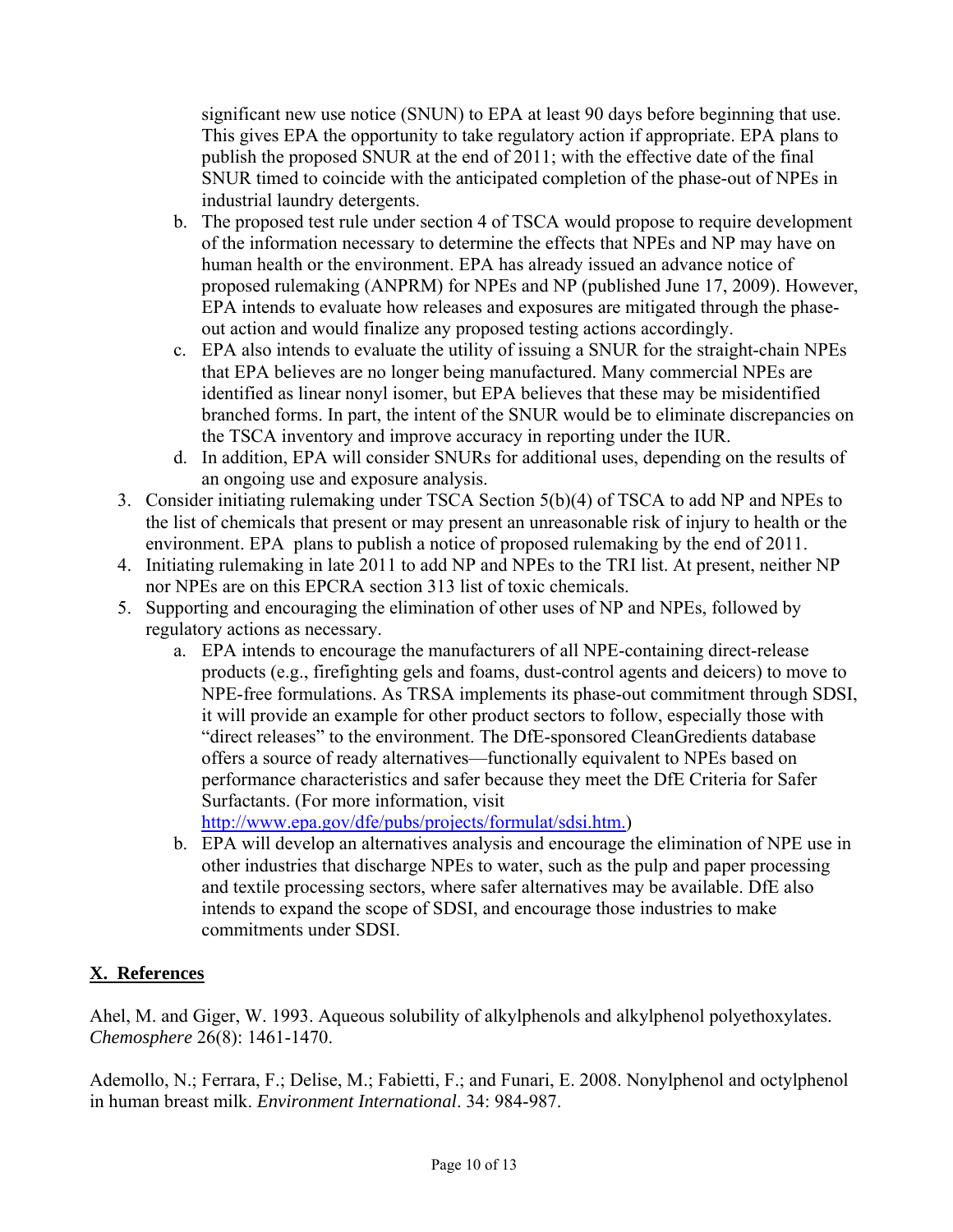Bechi, N.; Ietta, F.; Romagnoli, R; Focardi, S.; Corsi, I.; Buffi, C.; et al. 2006. Estrogen-Like Response to p-Nonylphenol in Human First Trimester Placenta and BeWo Choriocarcinoma Cells. *Toxicological Sciences* 93(1):75-81.

Bechi, N.; Ietta, F.; Romagnoli, R; Jantra, S.; Cencini, M.; Galassi, G.; et al. 2010. Environmental Levels of para-Nonylphenol Are Able to Affect Cytokine Secretion in Human Placenta. *Environmental Health Perspectives* 118 (3):427-431.

Bennett, E.R. and Metcalfe, C.D. 1997. Distribution of Alkylphenol Compounds in Great Lakes Sediments, United States and Canada. *Environmental Toxicology and Chemistry*. 17(7):1230-1235.

Brix, R.; Hvidt, S.; and Carlsen, L. 2001. Solubility of nonylphenol and nonylphenol ethoxylates. On the possible role of micelles. *Chemosphere* 44:759-763.

Calafat, A.; Kuklenyik, Z.; Reidy, J.; Caudill, S.; Ekong, J.; and Needham, L. 2008. Urinary concentration of Bisphenol A and 4-Nonylphenol in a human reference population. *Environmental Health Perspectives*. 113:391-395.

Canada. 1999. Environment Canada. Priority Substances List Assessment Report: Nonylphenol and its Ethoxylates.

Canada. 2002. Environment Canada. Canadian Environmental Quality Guidelines for Nonylphenol and its Ethoxylates (Water, Sediment, and Soil) Scientific Supporting Document. Ecosystem Health: Science-based Solutions Report No. 1-3. National Guidelines and Standards Office, Environmental Quality Branch, Environment Canada.

Chapin, R.E.; Delaney, J.; Wang, Y.; Lanning, L.; Davis, B.; Collins, B.; Mintz, N.; and Wolfe, G. 1999. The effects of 4-nonylphenol in rats: a multigeneration reproduction study. Toxicological Sciences 52: 80-91.

Chen, M.; Chang, C.C.; Shen, Y.J.; Hung, J.H.; Guo, B.R.; Chuang, H.Y.; and Mao, I.F. 2008. Quantification of prenatal exposure and maternal-fetal transfer of nonylphenol. *Chemosphere*. 73: 5349-5245.

Ellis, D.D.; Jones, C.M.; Larson, R.A.; and Schaeffer, D.J. 1982. Organic constituents of mutagenic secondary effluents from wastewater treatment plants. *Archives of Environmental Contamination and Toxicology*. 11:373-382.

EPA. 1996. RM-1 Document for Para-Nonyphenol. Washington, DC. Office of Pollution, Prevention and Toxics.

EPA. 1997. Exposure Factors Handbook. National Center for Environmental Assessment. Washington, DC. August, 1997.

EPA. 2001. Removal of Endocrine Disruptor Chemicals Using Drinking Water Treatment Processes. Office of Research and Development. Washington, DC 20460. EPA/625/R-00/015. March 2001.

EPA. 2005. Ambient Aquatic Life Water Quality Criteria-Nonylphenol Final. Office of Water, Office of Science and Technology, Washington, DC. EPA-822-R-05-005. December, 2005.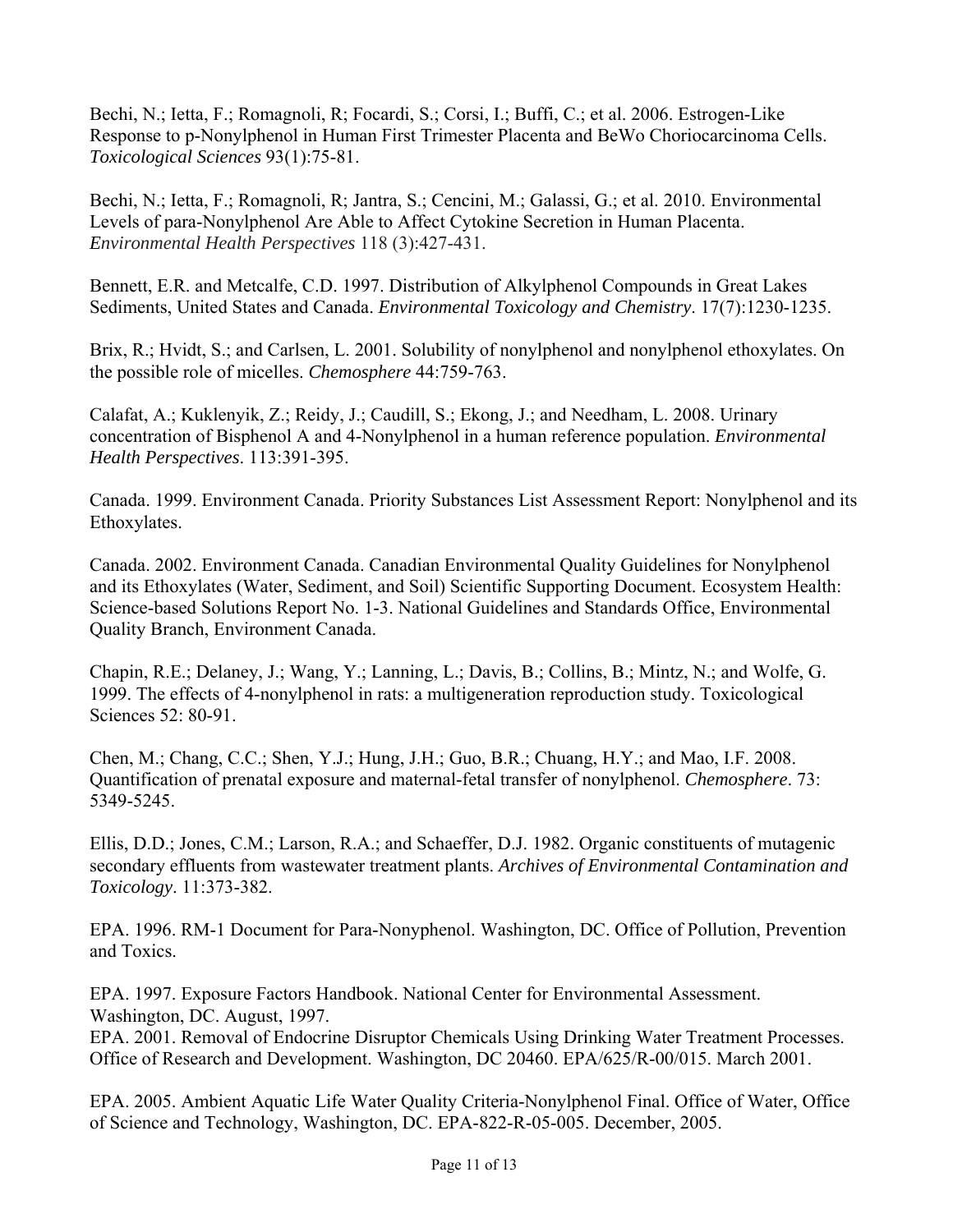EPA. 2006. Inventory Update Reporting (IUR). http://www.epa.gov/oppt/jur/. Accessed February 2010.

EPA. 2007. TSCA Section 21 Petition on Nonylphenol and Nonylphenol Ethoxylates; Response to Citizens' Petition. Federal Register (72 FR 50954, September 5, 2007) ( FRL-8146-2). Available online at [http://frwebgate1.access.gpo.gov/cgi](http://frwebgate1.access.gpo.gov/cgi-bin/TEXTgate.cgi?WAISdocID=2BRcH1/1/1/0&WAISaction=retrieve)[bin/TEXTgate.cgi?WAISdocID=2BRcH1/1/1/0&WAISaction=retrieve](http://frwebgate1.access.gpo.gov/cgi-bin/TEXTgate.cgi?WAISdocID=2BRcH1/1/1/0&WAISaction=retrieve) 

EPA. 2008. Bi-national Framework for Identifying Substances of Potential Threat to The Great Lakes Basin, Test Case: Nonylphenol and its Ethoxylates (NPEs). Draft, November 20, 2008. Citing [Colin A. Houston & Associates, Inc. Surfactant Market Profile: North America, June 2007.]

EPA. 2009a. Estimation Programs Interface Suite™ for Microsoft® Windows, v4.00. U.S. Environmental Protection Agency, Washington, DC, USA. [http://www.epa.gov/opptintr/exposure/pubs/episuitedl.htm.](http://www.epa.gov/opptintr/exposure/pubs/episuitedl.htm)

EPA. 2009b. Exposure Factors Handbook. [http://www.epa.gov/ncea/efh/pubs/.](http://www.epa.gov/ncea/efh/pubs/) July 2009.

EPA. 2009c. Screening-Level Hazard Characterization. Alkylphenols Category. [http://www.epa.gov/chemrtk/hpvis/hazchar/Category\\_Alkylphenols\\_Sept2009.pdf](http://www.epa.gov/chemrtk/hpvis/hazchar/Category_Alkylphenols_Sept2009.pdf) . September, 2009.

EPA 2010a. DfE Criteria for Safer Chemical Ingredients: DfE Criteria for Safer Surfactants. March 2010.

EPA. 2010b. Memorandum to Kerry Leifer and PV Shah, Inert Ingredient Assessment Branch, Registration Division. Subject: Nonylphenol Ethoxylates and Their Phosphate and Sulfate Derivatives (NPEs - JITF CST 9 Inert Ingredients). Revised Human Health Risk Assessment to Support Proposed Exemption from the Requirement of a Tolerance When Used as Inert Ingredients in Pesticide Formulations. March 31, 2010.

EU. 2002. European Union Risk Assessment Report. 4-Nonylphenol (Branched) and Nonylphenol. 2nd Priority List Volume: 10

Guenther, K.; Heinke, V.; Thiele, B.; Kleist, E.; Prast, H.; and Raecker, T. 2002. Endocrine Disrupting Nonylphenols Are Ubiquitous in Food. *Environmental Science and Technology*. 36: 1676-1680.

Huntsman, 2010. Annual Report Pursuant to Section 13 or 15(D) of the Securities Exchange Act of 1934 for the Fiscal Year Ended December 31, 2009. Form 10-K. February.

ICIS. Nonylphenol. [http://www.icis.com/Articles/2007/06/25/4503346/nonylphenol.html. June 25,](http://www.icis.com/Articles/2007/06/25/4503346/nonylphenol.html.%20June%2025) 2007.

Maguire, R.J. 1999. Review of the persistence of nonylphenol and nonylphenol ethoxylates. *Water Quality Research Journal of Canada*. 34:37–78.